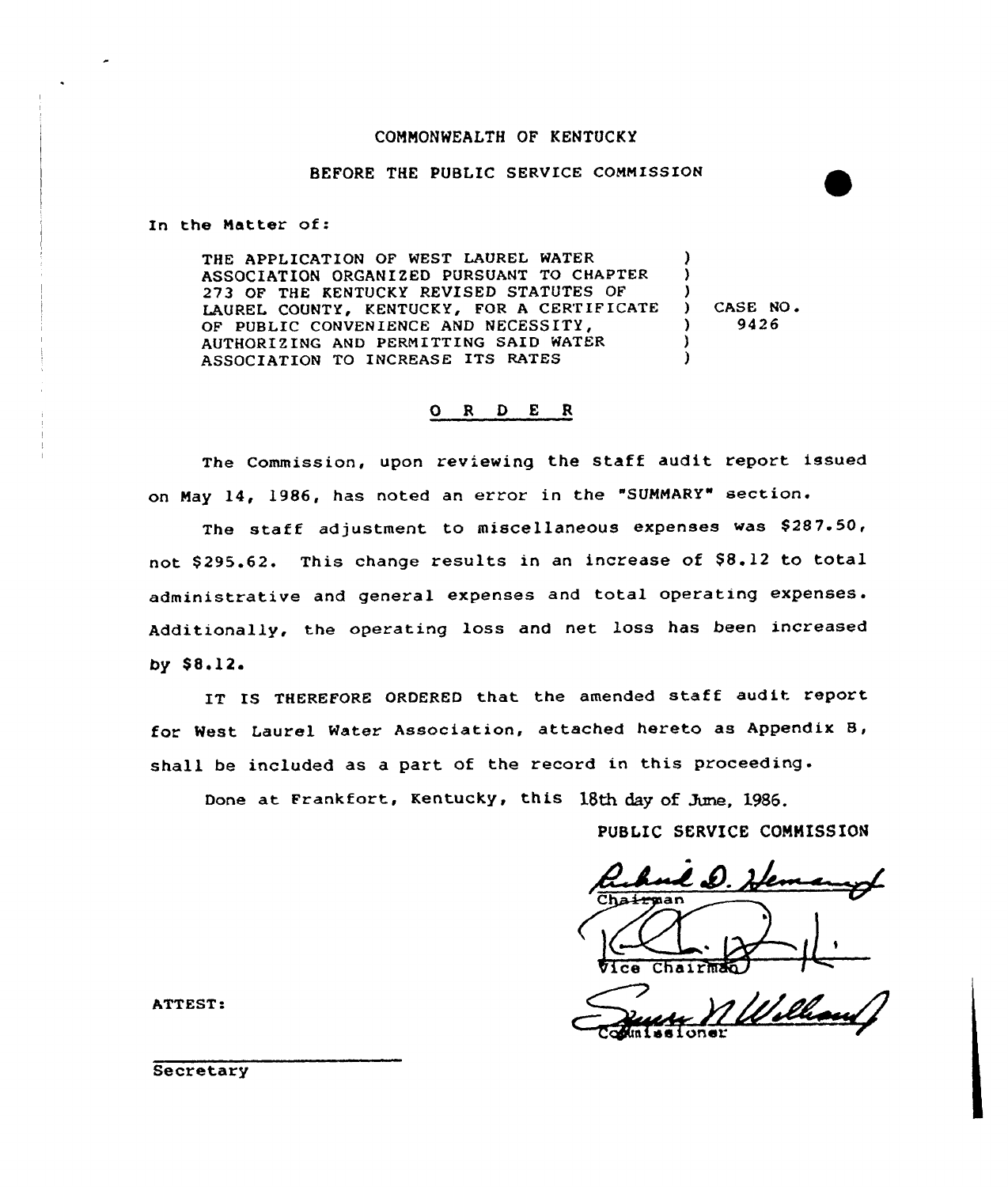### APPENDIX 8

## ANENDED REPORT ON LIMITED AUDIT

### OF

## WEST LAUREL WATER ASSOCIATION, INC.

## PREFACE

On September 20, 1985, West laurel Water Association, Inc., ("West Laurel") filed an application with the Commission for a certificate of public convenience and necessity authorizing and permitting a waterworks construction project, and approval of the proposed plan of financing the project. This application was amended on October 15, 1985, to include authorization to increase rates.

The Commission staff performed an audit, limited in scope, on the operations of West Laurel. The audit was conducted by Aaron Greenwell of the Division of Rates and Tariffs on April 9 and 10, 1986, at the offices of Wood Creek Water District ("Wood Creek" ).

#### SCOPE

The scope of this audit was limited to determining whether or not the operating expenses for the test year ending June 30, 1985, as reported by West Laurel, were accounted for in accordance with the Uniform System of Accounts for Water Utilities ("Uniform System of Accounts") and were actually incurred during the test year. During the course of the audit, records relating to water purchases and sales were reviewed, monthly summaries of operating revenues and tap fees were examined, each test year expenditure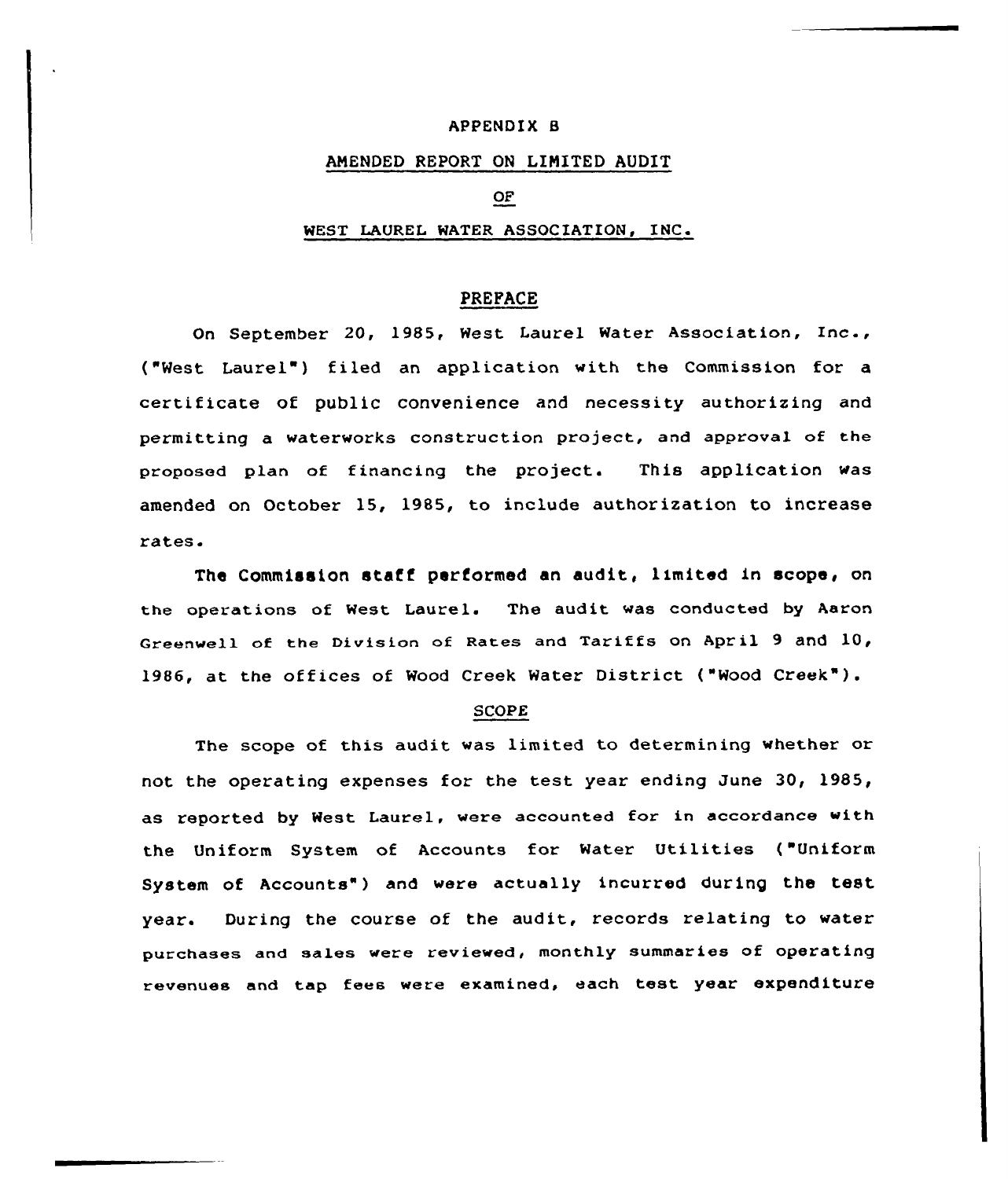was examined, the minutes of West Laurel's commissioners' meetings were reviewed, an analysis of test year disbursements was compiled, invoices and other documents relating to test year expenditures vere examined, an analysis was made of West Laurel's depreciation schedule and plant in service accounts, and the audit report of West Laurel's CPA, Cloyd, Hamilton and Company, ("Cloyd") was reviewed. In addition, questions vere asked of Peggy Brovn, Wood Creek's office manager, regarding West Laurel's financial policies and procedures and the accounting treatment accorded specific expenditures.

#### FINDINGS

According to contracts filed in the Application, Wood Creek provides the maintenance, office services and sells water to West Laurel. Mood Creek is managed by Peggy Brown, who also manages Laurel County Water District No. 2 ("Laurel No. 2"). Laurel No. 2, by contract, provides the maintenance and office services for East Laurel Water District ("East Laurel" ). Wood Creek and Laurel No. <sup>2</sup> employ their own superintendents and maintenance crews. However, the expenses of Peggy Brown and her office staff are shared by Wood Creek and Laurel No. 2. West Laurel and East Laurel have no employees.

<sup>A</sup> review of West Laurel's accounting system revealed that the financial records were not maintained in accordance with the Uniform System of Accounts as required by the Commission. However, with only minor exceptions, the test year expenses were properly accounted for and accurately reflect West Laurel's test year operations.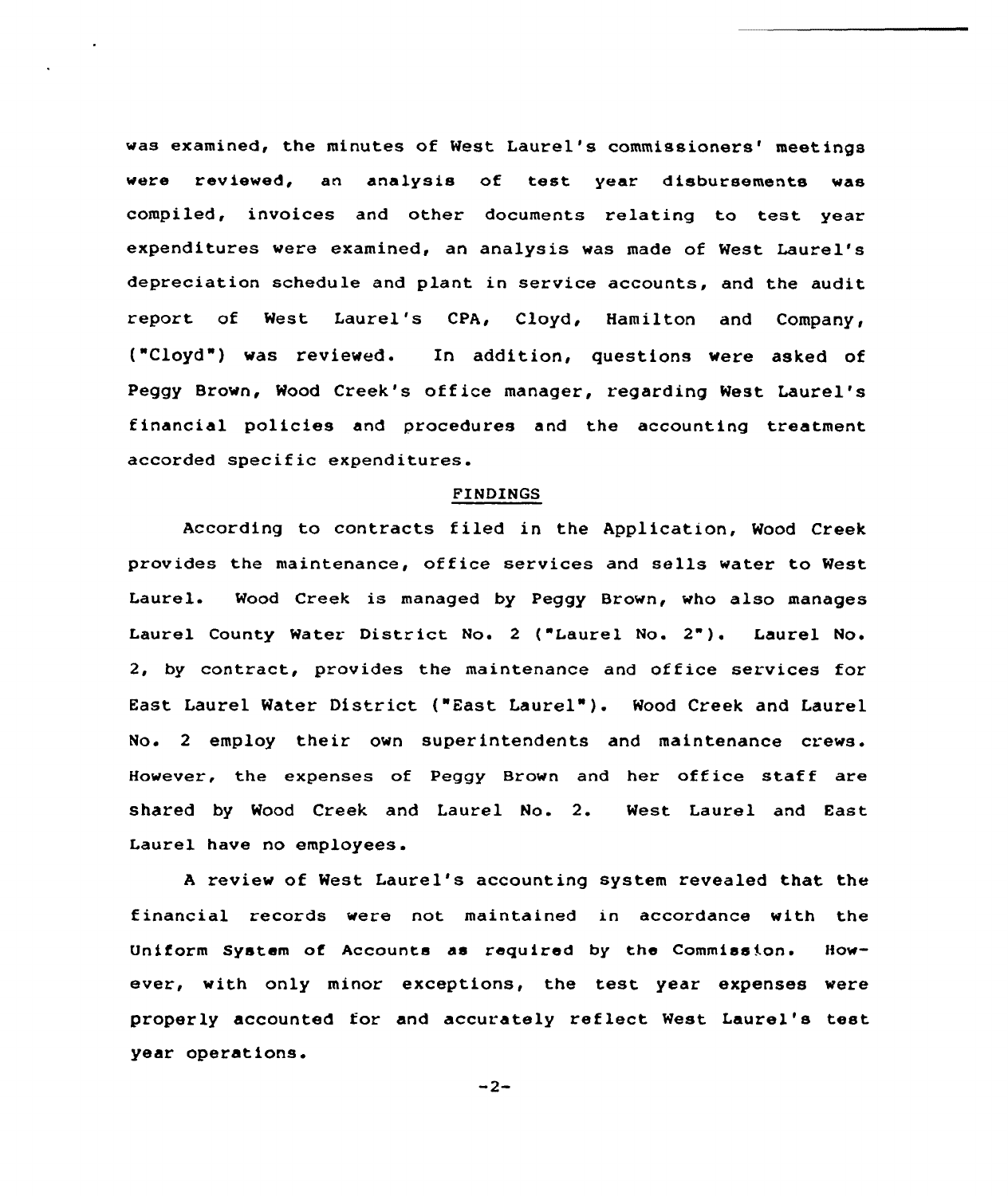Fallowing is <sup>a</sup> discussion of the findings of the audit and the recommended adjustment to the test-period operating revenues and expenses:

### Water Sales

Examination of the monthly summary of water sales revealed that West Laurel's water sales to customers were \$313,728.57 during the test year. However, Nest Laurel reported test year revenue from water sales of  $$301,631,23$  and the billing analysis submitted in the application produces revenue of \$308,207.05. The Commission staff has determined that, since operating revenues were afforded only <sup>a</sup> cursory review, no adjustment vill be recommended in this report. However, additional information regarding test-year water sales will be pursued through an information request or additional staff review.

## Maintenance - Mains

West Laurel reported an expense of \$33,700.79 for maintenance of mains during the test year. Examination of work orders revealed that 44 work orders in the amount of \$23,693.89, approximately 70 percent af the total expense, were for the replacement of 8-inch distribution mains. The magnitude of this expense suggests that this should be capitalized; however, it was found that the replacements were to repair line breaks and vere not part of a construction program. Therefore, according to the Uniform System of Accounts, West Laurel has properly accounted for these replacements.

 $-3-$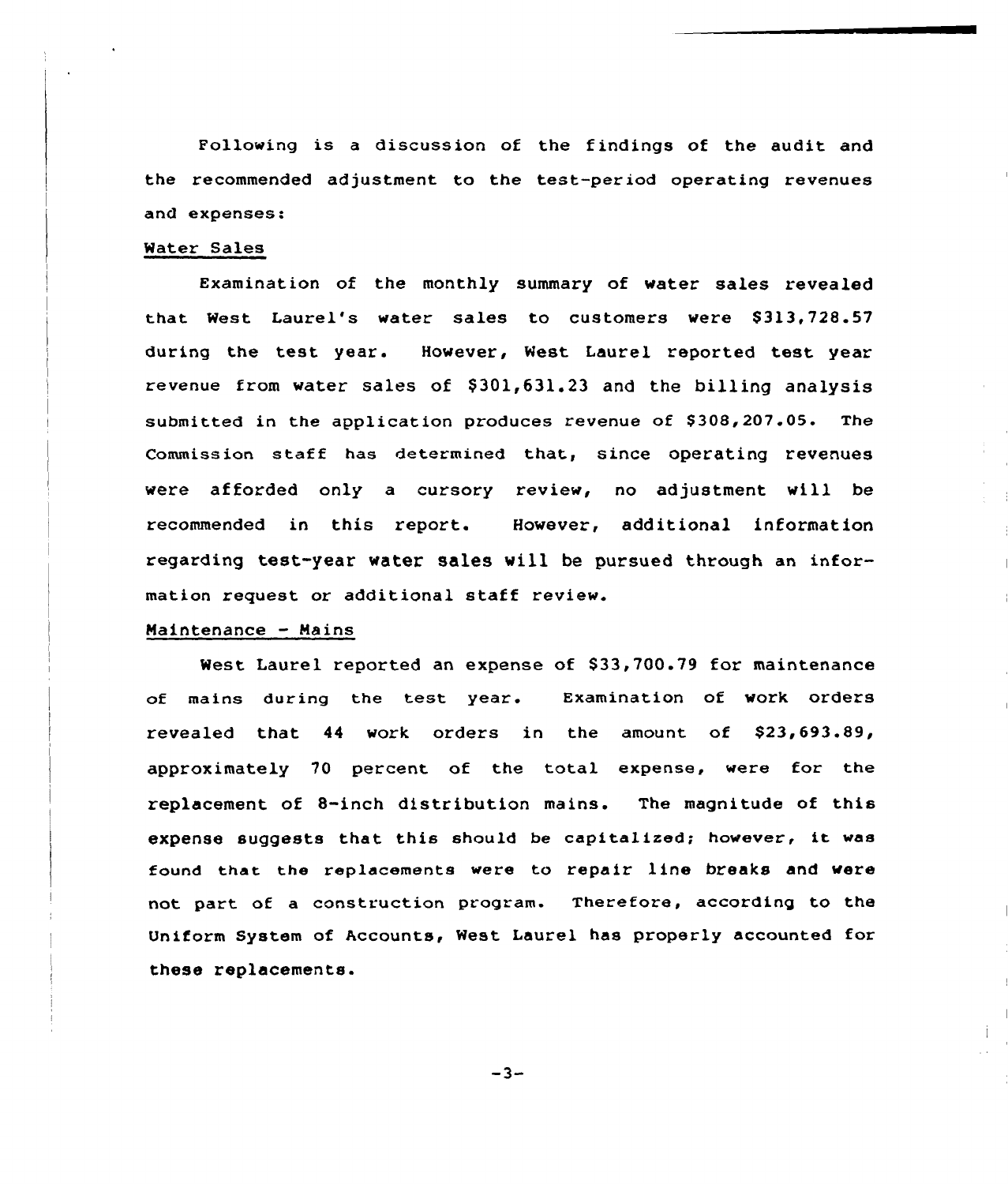## Salaries

West Laurel has no direct employees. The reported test-year salaries expense of \$22,188.04 was based on charges under the maintenance contract with Wood Creek. According to Peggy Brown, these charges represent the cost of supervision and the associated transportation expense. Under the terms of the maintenance contract, Wood Creek charges West Laurel the actual cost of materials and labor. The Uniform System of Accounts requires that the cost of supervision be recorded in the operation labor account of the appropriate operating function or capitalized as necessary. Supervision not chargeable directly to a particular function may be charged to administrative and general salaries. Since the cost of supervision is and has been recorded in the total operation and maintenance expenses, no adjustment has been proposed. However, in the future, West Laurel should record this cost in the appropriate operating expense accounts and capitalize any applicable labor and related costs.

## Office Contract

West Laurel has also entered into a contract for office services with Wood Creek. These services are provided at an annual cost of \$27.60 per customer. West Laurel charges the full amount of these expenses to Account No. 921 — Office Supplies and Other Expenses. During the test year, \$53,210.65 was charged to this account. According to the Uniform System of Accounts, these expenses should be distributed to the applicable administrative or general department. However, the supervision fees and expenses paid under this contract should be charged to Account No. 923 -

 $-4-$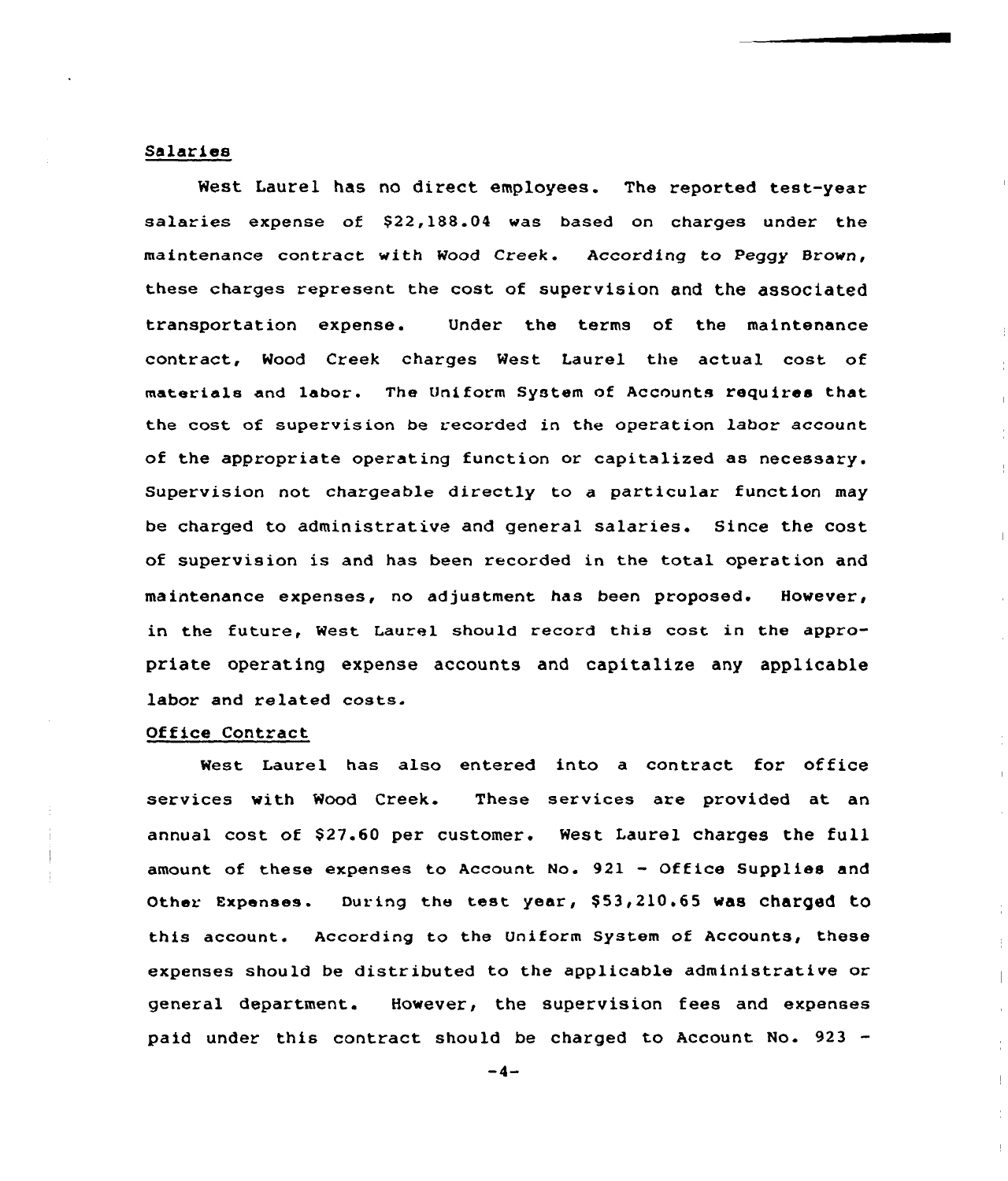Outside Services Employed. In this instance, no adjustment has been proposed; however, West Laurel should distribute these expenses to the appropriate department in the future.

# Depreciation Expense

West Laurel reported test year depreciation expense of \$51,819 in the income statement. However, the balance sheet submitted by West Laurel in this case reflects an increase of \$ 52,452 in the accumulated provision .for depreciation for the test year. <sup>A</sup> review of the depreciation schedule, working trial balance and adjustments prepared for West Laurel by Cloyd revealed that depreciation on plant additions was being computed for a full year in the year of the acquisition and that, in some instances, payments by consumers for line construction was being credited to plant rather than contributions in aid of construction. The staff computation of test year depreciation agreed with the  $$51,819$ included in the income statement by West Laurel. The staff will accept this amount, without adjustment, as the test-year depreciation expense.

# Niscellaneous Expenses

West Laurel recorded \$313.62 during the test year as miscellaneous expenses. Examination of the items included in this account revealed that  $$287.50<sup>1</sup>$  represented refunds. These should

| <b>Check</b> |                 |              |              |  |
|--------------|-----------------|--------------|--------------|--|
| No.          | Amount          | Payee        | Explanation  |  |
|              | $1206$ \$ 37.50 | James Arnold | Meter Refund |  |
|              | 1233 \$250.00   | Vera Wolf    | Tap Refund   |  |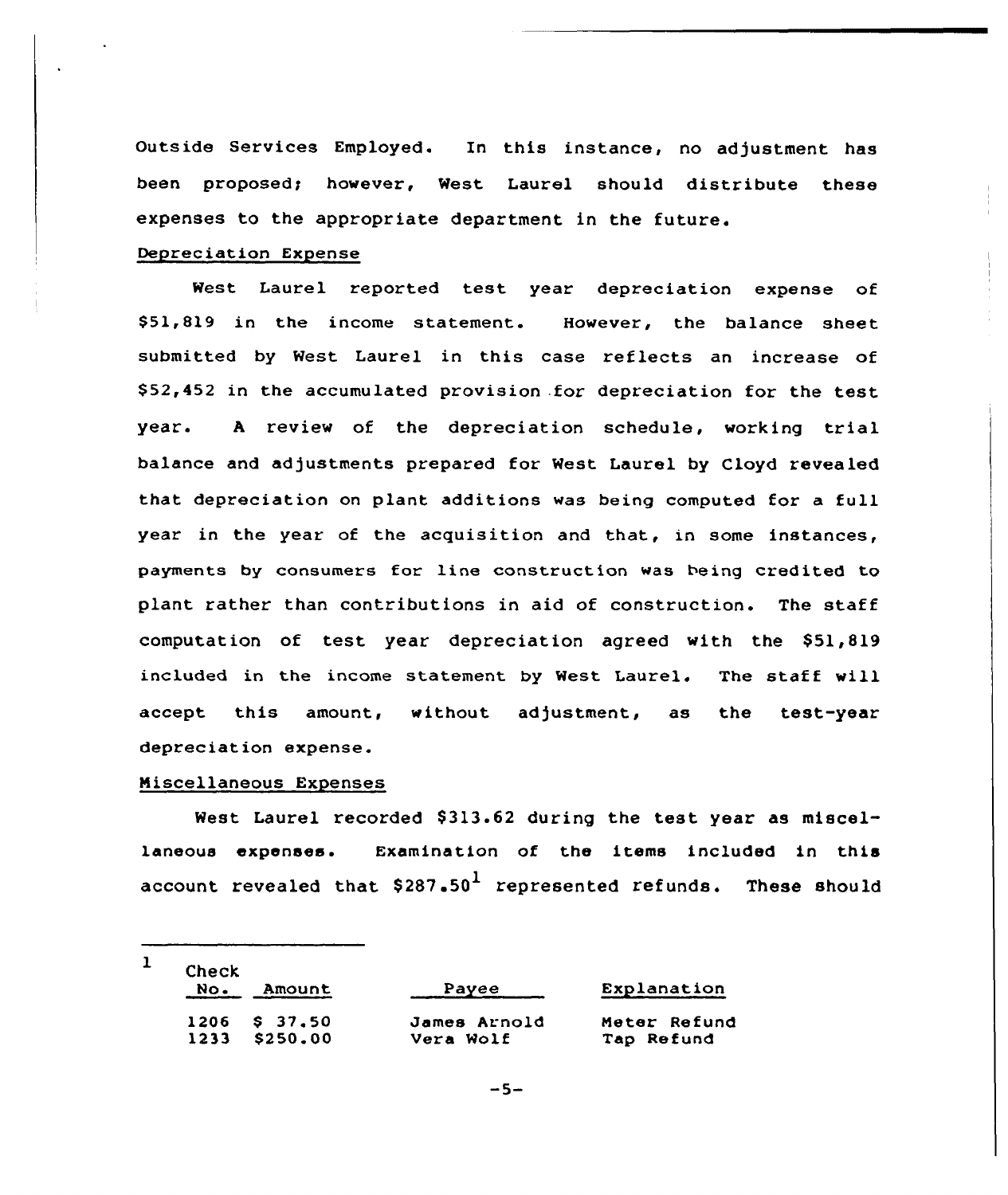be reflected on the balance sheet rather than the income statement. Therefore, test-year operating expenses have been reduced by \$ 287.50 removing these refunds from miscellaneous expenses.

# SUMMARY

The following is a summary of the effect of the adjustment on West Laurel's test-year operating statement:

|                          | <b>Test Year</b>     | Staff                | Test Year            |
|--------------------------|----------------------|----------------------|----------------------|
|                          | Reported             | Adjustments          | Adjusted             |
|                          |                      |                      |                      |
| Operating Revenue:       |                      |                      |                      |
| Water Sales              | \$301,631.23         | \$<br>$-0-$          | \$301,631.23         |
| Other Operating Revenue  |                      |                      |                      |
| Service Charges          | 4,092.12             | $-0-$                | 4,092.12             |
| Penalties                | 2,698.57             | $-0-$                | 2,698.57             |
| Miscellaneous            | 1,701.69             | $-0-$                | 1,701.69             |
| Total Operating Revenue  | \$310, 123.61        | ङ<br>$-0-$           | \$310, 123.61        |
| Operating Expenses:      |                      |                      |                      |
| <b>Purchased Water</b>   | \$113,268.16         | \$<br>$-0-$          | \$113,268.16         |
| Power - Pumping          | 8,921.42             | $-0-$                | 8,921.42             |
| Supplies Exp. - Pumping  | 1,443.14             | $-0-$                | 1,443.14             |
| Maintenance - Pumping    | 292.63               | $-0-$                | 292.63               |
| Water Testing            | 138.00               | $-0-$                | 138.00               |
| Total Supply & Pumping   | \$124,063.35         | इ<br>$-0-$           | \$124,063.35         |
|                          |                      |                      |                      |
| Operation Labor          | \$10,968.39          | \$<br>$-0-$          | 10,968.39<br>S.      |
| Maintenance - Tanks      | 491.13               | $-0-$                | 491.13               |
| Maintenance - Mains      | 33,700.79            | $-0-$                | 33,700.79            |
| Maintenance - Services   | 2,804.59             | $-0-$                | 2,804.59             |
| Maintenance - Meters     | 2,329.82             | $-0-$                | 2,329.82             |
| Meter Reading Labor      | 9,157.75             | $-0-$                | 9,157.75             |
| Connecting Labor         | 1,653.75             | $-0-$                | 1,653.75             |
| Total Transmission &     |                      |                      |                      |
| Distribution             | \$61,106.22          | \$<br>$-0-$          | \$61,106.22          |
|                          |                      |                      |                      |
| Admin. & General:        |                      |                      |                      |
| Salaries                 | \$22,188.04          | \$<br>$-0-$          | \$22,188.04          |
| Office Contract          | 53,210.65            | $-0-$                | 53,210.65            |
| Insurance                | 1,091.12             | $-0-$                | 1,091.12             |
| Legal & Accounting       | 3,230.43             | $-0-$                | 3,230.43             |
| Taxes                    | 720.20               | $-0-$                | 720.20               |
| Commissioner's Fees      | 3,600.00             | $-0-$                | 3,600.00             |
| Miscellaneous            | 313.62<br>584,354.06 | <287.50><br>5,287.50 | 26.12<br>\$84,066.56 |
| Total Admin. & General   |                      |                      |                      |
| Depreciation             | 51,819.00            | -0-                  | 51,819.00            |
| Total Operating Expenses | \$321,342.63<br>-6-  | $$<$ 287.50>         | \$321,055.13         |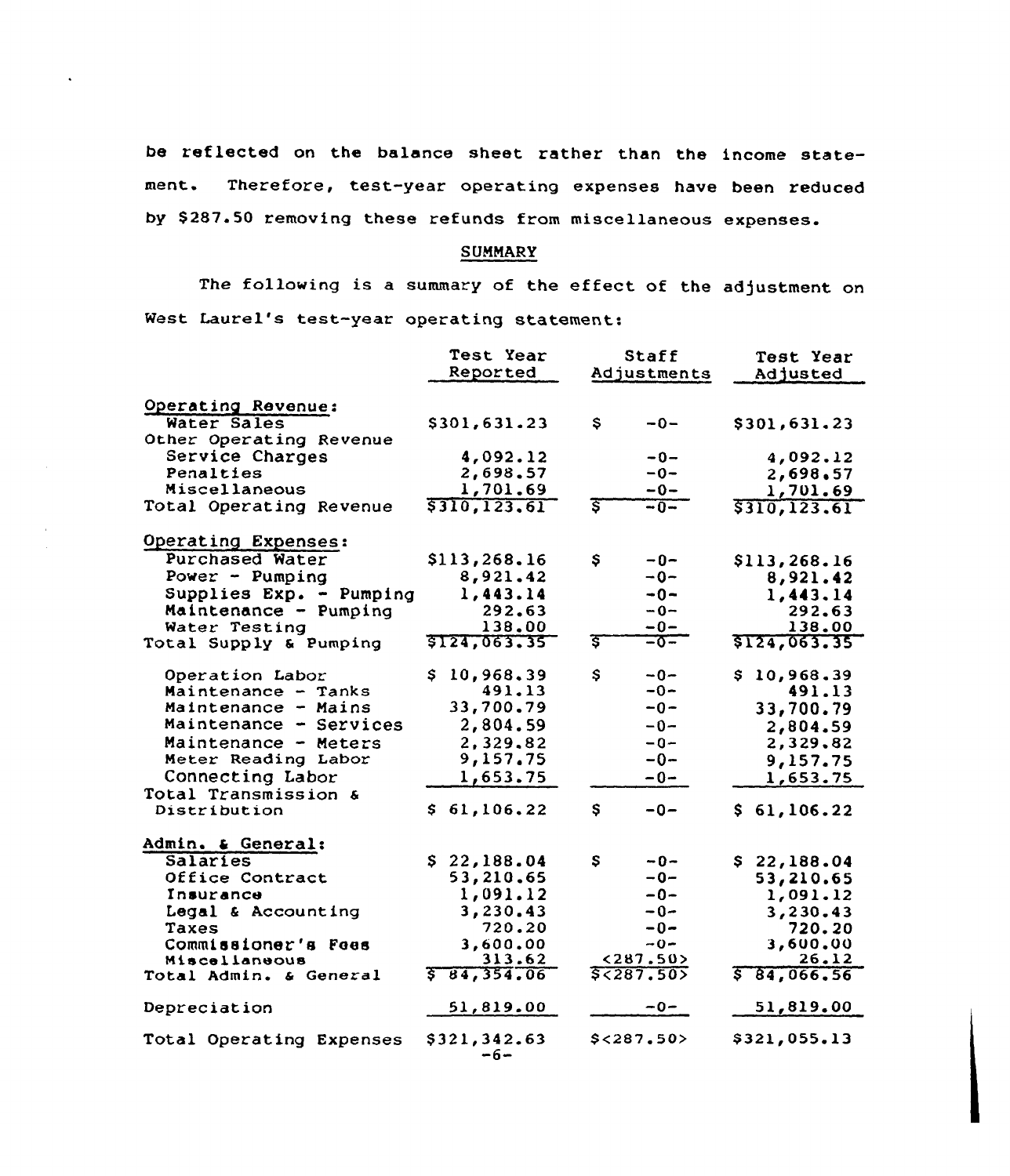|                                                   | Test Year<br>Reported        | Staff<br>Adjustments | Test Year<br>Adjusted |
|---------------------------------------------------|------------------------------|----------------------|-----------------------|
| Operating Income                                  | $\langle 11, 219.02 \rangle$ | 287.50               | (10, 931.52)          |
| Other Income:<br>Interest                         | \$11,672.65                  | s<br>$-0-$           | \$11,672.65           |
| Other Deductions:<br>Interest - Long-Term<br>Debt | 45,804.00                    | $-0-$                | 45,804.00             |
| <b>NET</b><br><b>INCOME</b>                       | $$<$ 45, 350.37>             | \$287.50             | $$<$ 45,062.87>       |

## CONCLUSIONS AND RECOMMENDATIONS

The Uniform System of Accounts requires that each utility keep its books on <sup>a</sup> monthly, accrual basis. In this manner, each utility will be able to readily furnish full information on any item in any account. In the notes to the 1984 and 1985 financial statements accompanying the audit report, Cloyd states that West Laurel maintains its books on a combination of cash and accrual basis accounting and that the financial statements are prepared on the accrual basis. While the financial statements do appear to fairly present the operations and financial position of West Laurel on the accrual basis, the numerous adjustments required to present the statements in this manner, may have been avoided if West Laurel had kept its books on the accrual basis. The notes to 1984 and 1985 financial statements state that revenues are recorded on an accrual basis. However, the revenue from water sales, as reported in the test-year income statement, appears to represent collections (cash basis) rather than revenues billed (accrual basis. ) This apparent deviation from the Uniform System of Accounts results in a difference in reported test-period

 $-7-$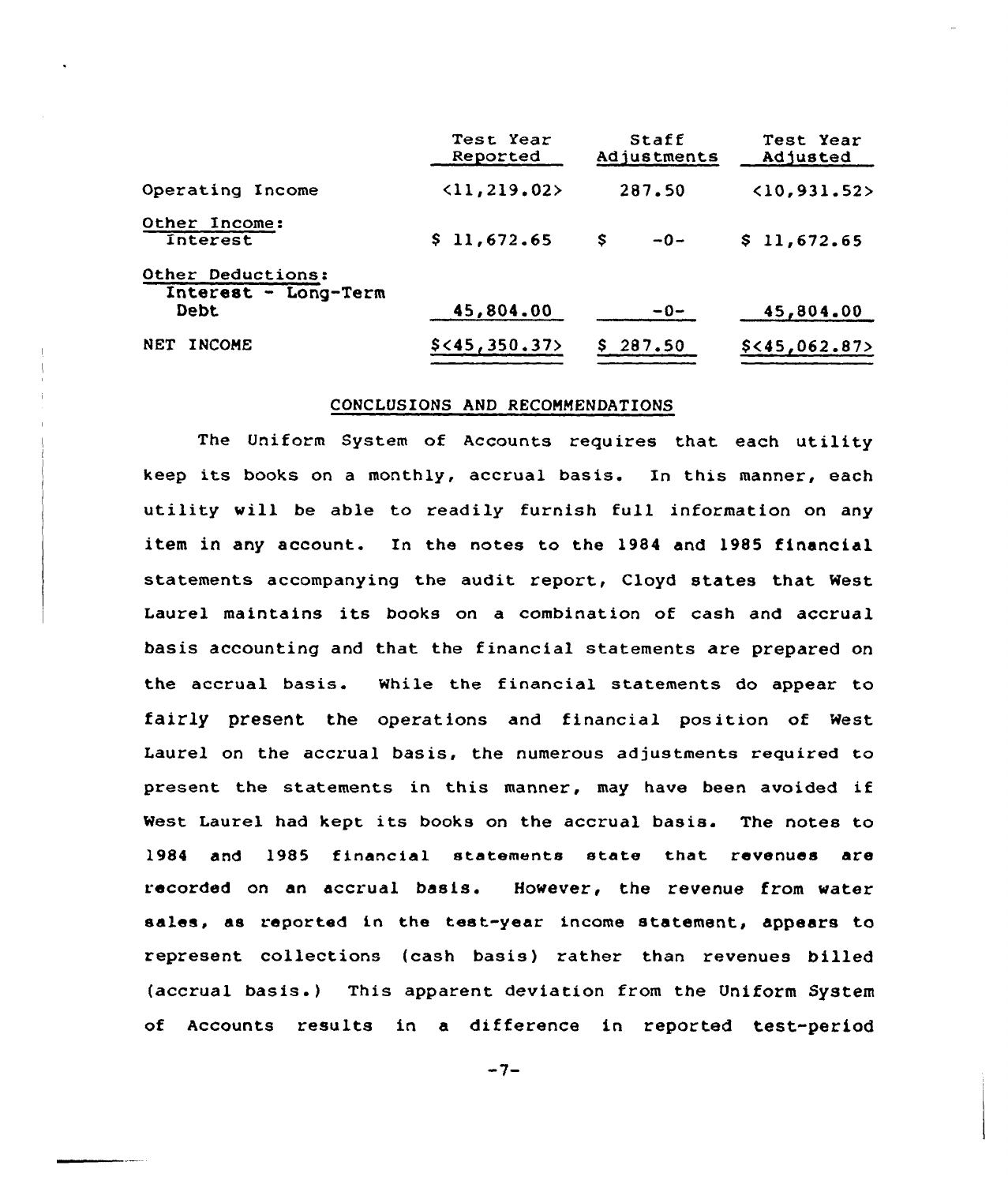operating revenue of approximately  $$12,000$  from the amount actually billed.

 $\sim$   $^{\circ}$ 

Other deviations were mentioned in the findings. The failure to allocate both the cost of supervision provided under the maintenance contract and the cost of services provided under the office contract to the appropriate operating function or administrative department, do not affect "total" operation and maintenance expenses. However, the cost of operating or administering a specific function or department is distorted.

The staff attempted to determine the accuracy of plant in service and test-year depreciation expense by analyzing test-year plant additions; however, the effect of computing depreciation on plant additions for a full year in the year of acquisition rather than from the date placed into service cannot be measured because of West Laurel's policy of offsetting consumer payments for line construction against plant additions.

Wood Creek maintains information, sufficiently detailed, so as to provide an accurate analysis of West Laurel's operations. The staff found this supporting information to be neat and orderly and except for the deviations mentioned in this report to be in accordance with the Uniform System of Accounts. West Laurel's books should be kept on a monthly accrual basis in accordance with the Uniform System of Accounts as required by this Commission. Therefore, West Laurel should convert their records to the monthly accrual basis retroactive to January 1, 19B6, with the expenses from the maintenance and office contracts recorded in the proper accounts. West Laurel should also analyze its plant in service

 $-8-$